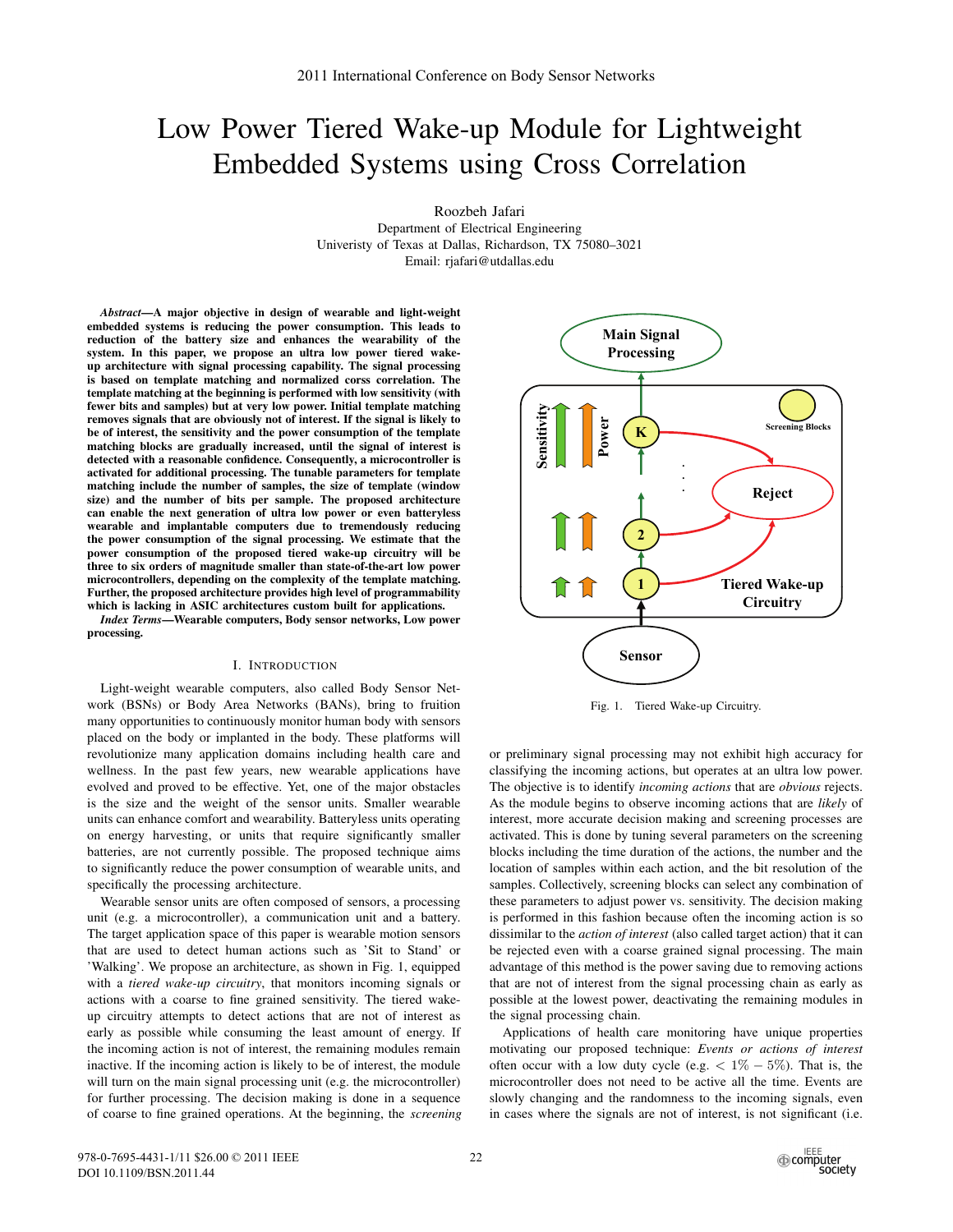TABLE I MINI-SEGMENT OPTIMIZATION

| # of Mini Segments | Resolution | Mini Segment          | Mini Segments       | Power |
|--------------------|------------|-----------------------|---------------------|-------|
|                    | (bits)     | Length (# of samples) | Used                | (nW)  |
|                    | 12         | 150                   | $#1 \rightarrow #2$ | 6.81  |
|                    | 12         | 60                    | $#2 \rightarrow #1$ | 2.72  |
| 10                 | 12         | 30                    | $#3 \rightarrow #1$ | 1.36  |
| 15                 | 12         | 20                    | $#3 \rightarrow #5$ | 0.91  |
| 20                 | 12         | 15                    | $#2 \rightarrow #6$ | 0.68  |
| 25                 | 12         | 12                    | $#2 \rightarrow #8$ | 0.54  |
| 30                 | 12         | 10                    | $#3 \rightarrow #9$ | 0.45  |

events can be represented by templates). These assumptions hold for many wearable applications where the objective is to detect sparse events such as walking, using motion sensors, or cardiac arrest and seizures, using implantable sensors. We utilize these unique properties to propose our novel tiered wake-up architecture. Although in our approach, every effort will be taken to ensure that the tiered wakeup module provides acceptable precision for signal processing, in the events where it generates *false positives*, the sole drawback is the energy consumed to wake up the main signal processing unit for further signal processing. Finally, the events are captured with a low sampling rate (e.g.  $\leq 100Hz - 1kHz$ ) which implies that the processing can also be done at a slow speed, and hence at a very low power.

### II. RELATED WORK

Several ultra low power wearable systems, with signal processing capabilities, at the power budget of less than hundreds of  $\mu$ W have been proposed. The proposed systems, however, are either not programmable (except that they may provide a few tunable parameters), or the programmability is handled completely by a microcontroller [1], [2], [3].

Our low power architecture, which aims at less than few hundreds of  $nW$  power budget, is different from the previous work for the following reasons: 1) the decision making is tightly integrated with the power and is performed in a sequence of low to high sensitivity, 2) the proposed architecture takes into account specific properties of the signal processing in wearable applications, 3) our screening module is reprogrammable, and multiple signals of interest (or templates) can be loaded and reloaded on-the-fly or off-line onto the architecture.

#### III. PROPOSED ARCHITECTURE

# *A. Tiered Wake-up Module*

The tiered wake-up module, which is composed of several coarse to fine grained screening classifiers, is responsible for screening sensor readings and activating main processing unit upon arrival of an event (or action) of interest. The screening is implemented by template matching using normalized cross correlation. Normalized cross correlation has proved to be effective for shape based template matching, and can be easily implemented in hardware using simple adders and multipliers.

The tunable parameters for template matching include the time duration of actions considered for cross correlation calculation, the number and the location of samples within each action, and the bit resolution for samples. This allows to adjust the power and the sensitivity of the signal processing in each template matching block.

#### IV. OPTIMIZATION AND EXPERIMENTAL RESULTS

Our architecture can be optimized for various tunable parameters. The tiered wake-up module is essentially a decision path including a series of low power screening blocks operating with different bit resolutions and number of samples per action, as shown in Fig. 1. The objective of the optimization is to find optimal decision path that

TABLE II OPTIMIZATION FOR BIT RESOLUTION

| Sensitivity $(\%)$ | Template Length | <b>Bit Resolutions</b> | Power |
|--------------------|-----------------|------------------------|-------|
|                    | (# of samples)  | Used                   | (nW)  |
| 50                 | 300             | $1 \rightarrow 9$      | 5.68  |
| 60                 | 300             | $3 \rightarrow 9$      | 6.20  |
| 70                 | 300             | $3 \rightarrow 10$     | 6.64  |
| 80                 | 300             | $4 \rightarrow 10$     | 6.76  |
| 90                 | 300             | $4 \rightarrow 11$     | 6.84  |
| 95                 | 300             | $4 \rightarrow 11$     | 7.02  |

minimizes the power while maintaining an acceptable precision and sensitivity. In the following, we present our results for optimizing the bit resolution and the number of samples.

For our preliminary study, we collected data from five participants each wearing a 3-axis accelerometer on their waist. Every participant performed seven actions (e.g. 'sit to stand', 'sit to lie', etc.), 20 times each. 'Sit to stand' was assumed to be the target action. We used this data for template generation and matching. The accelerometer was sampled at  $50Hz$ . To estimate power consumption of the template matching blocks, they were implemented using Verilog and synthesized using Synopsys with the 45nm NanGate Open Cell library. Power measures were further computed with switching activity generated by the real sensor data. The sensor data are often slowly changing, resulting in perhaps small chnages in a few LSBs. This generates smaller number of transitions and minimally affects the swicthing power of the mutipliers and adders.

Our preliminary study shows that only smaller portions of incoming signals are sufficient to detect the target action. For this, we divide each action/template into several mini segments and find the minimum subset of mini segments that can detect the target movement and activate the main signal processing block. We use Integer Linear Programming (ILP) to select the lowest cost decision path and its corresponding mini segments while the required sensitivity of the decision path was enforced as a constraint. Table I shows optimal decision path for various number of mini segments, ranging from 2 to 30. In each case, ILP only selected two screening blocks as demonstrated in the fourth column. The last column shows the power consumption of the decision path, which is clearly six orders of magnitude smaller than state-of-the-art low power microcontrollers operating at  $mW$  range. A more detailed description of decision path for the case of 30 mini segments is as follows: The path had only two template matching blocks for mini segments  $#3$  and  $#9$ . Out of all incoming actions, 83% were rejected by mini segment #3 resulting in 17% of the movements being passed to the second screening block, processing mini segment #9. The second screening block rejected another 3.7% of the incoming actions leaving only 13.3%, to be passed to the microcontroller. The decision path for all cases in Table I was designed to ensure a sensitivity of  $> 95\%$ .

In the second set of experiments, we determine the decision path with the lowest power cost while varying the bit resolution and the sensitivity constraints (first column in Table II), using ILP again. As shown in Table II, for example, for the sensitivity of 90%, cross correlation is computed on a 300 sample window at a 4-bit resolution followed by a 10-bit resolution. In all cases, only two template matching blocks are chosen by the ILP. The last column in Table II shows the energy consumption corresponding to the decision path. We note that the first screening block (e.g. 3-bit or 4-bit template matching blocks) is active all the time. However, the second screening block is activated based to the outcome of the previous template matching (if it generates an *accept*). Therefore, the power numbers not only depend on the bit resolution, but also the number of action passed from the first block to the second.